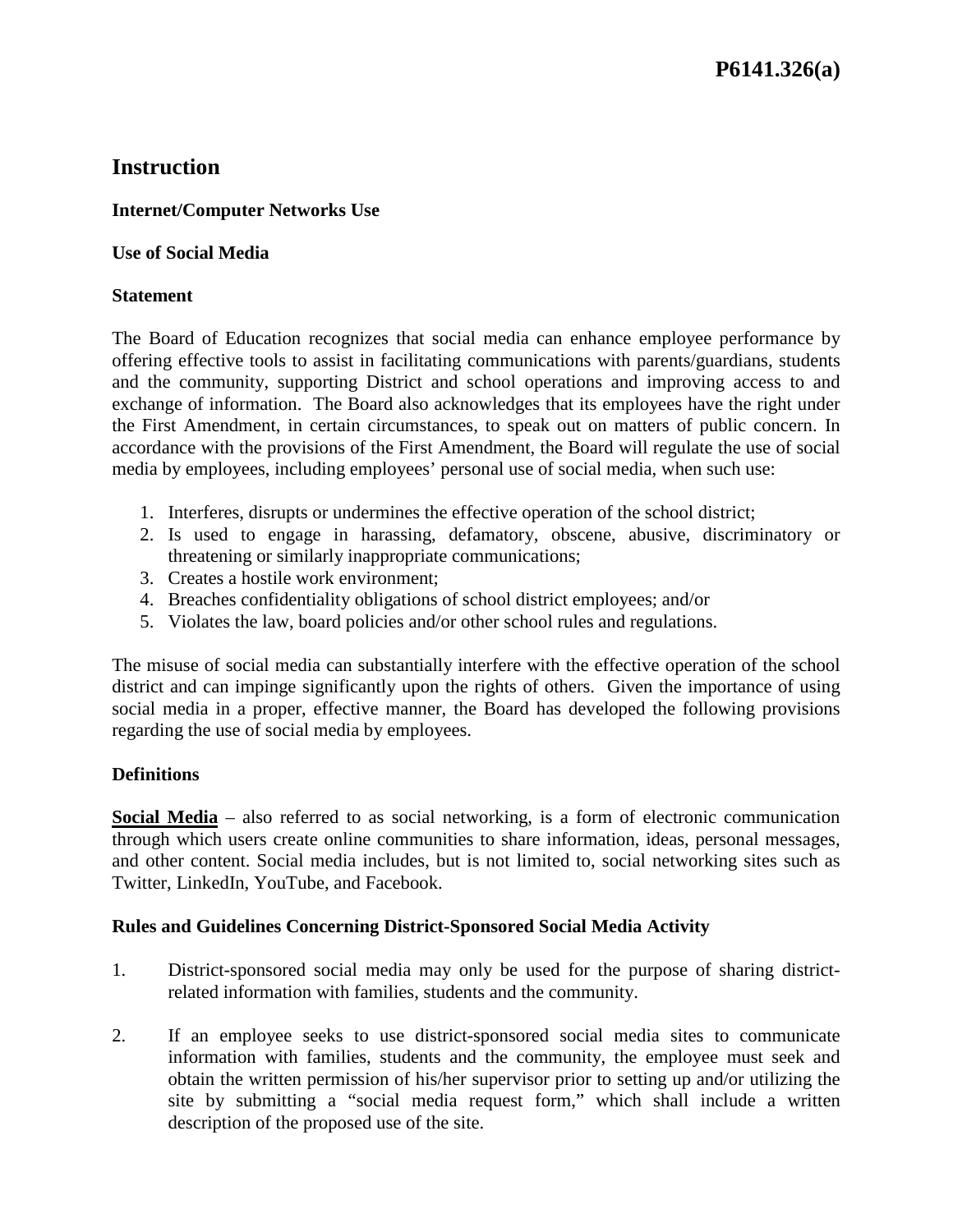## **Internet/Computer Networks Use**

#### **Use of Social Media**

### **Rules and Guidelines Concerning District-Sponsored Social Media Activity** (continued)

- 3. If an employee wishes to use district-sponsored social media sites to communicate meetings, activities, games, announcements, etc. for a school based club, school based activity, an official school based organization or an official sports team the employee must also comply with the following rules:
	- a. The employee must set up the district-sponsored social media site as a group page which will be "closed" (e.g. membership in the group is limited to students, parents and appropriate school personnel).
	- b. The employee must set up the district-sponsored social media site to block any new posts from members, block any lewd, profane or obscene language from being posted and monitor all communications being posted to the site.
	- c. When Facebook or similar social media sites are used as a district-sponsored social media site, members will not be established as "friends" but as members of the group list.
	- d. The district-sponsored social media site must be established in a manner such that anyone who has access to the communications conveyed through the site may only gain access by the permission of the Board employee responsible for that social media site.
	- e. Parents shall be permitted to access any site that their child has been invited to join.
	- f. The employee responsible for the site shall monitor it regularly.
	- g. The employee's supervisor shall be permitted access to any site established by the employee for a school related purpose.
	- h. Employees are required to maintain appropriate professional boundaries in the use of district-sponsored social media activity at all times.
- 4. Employees are required to refrain from making harassing, defamatory, obscene, abusive, discriminatory, or threatening, or similarly inappropriate, statements in their social media posts on district-sponsored sites.
- 5. Employees are required to comply with all Region 14 Board of Education (BOE) policies and procedures and all applicable laws when accessing district-sponsored social media sites.
- 6. The Board reserves the right to monitor any and all district-sponsored social media sites. An employee should have no expectation of personal privacy with regard to any communication or post made or accessed through a district-sponsored social media site.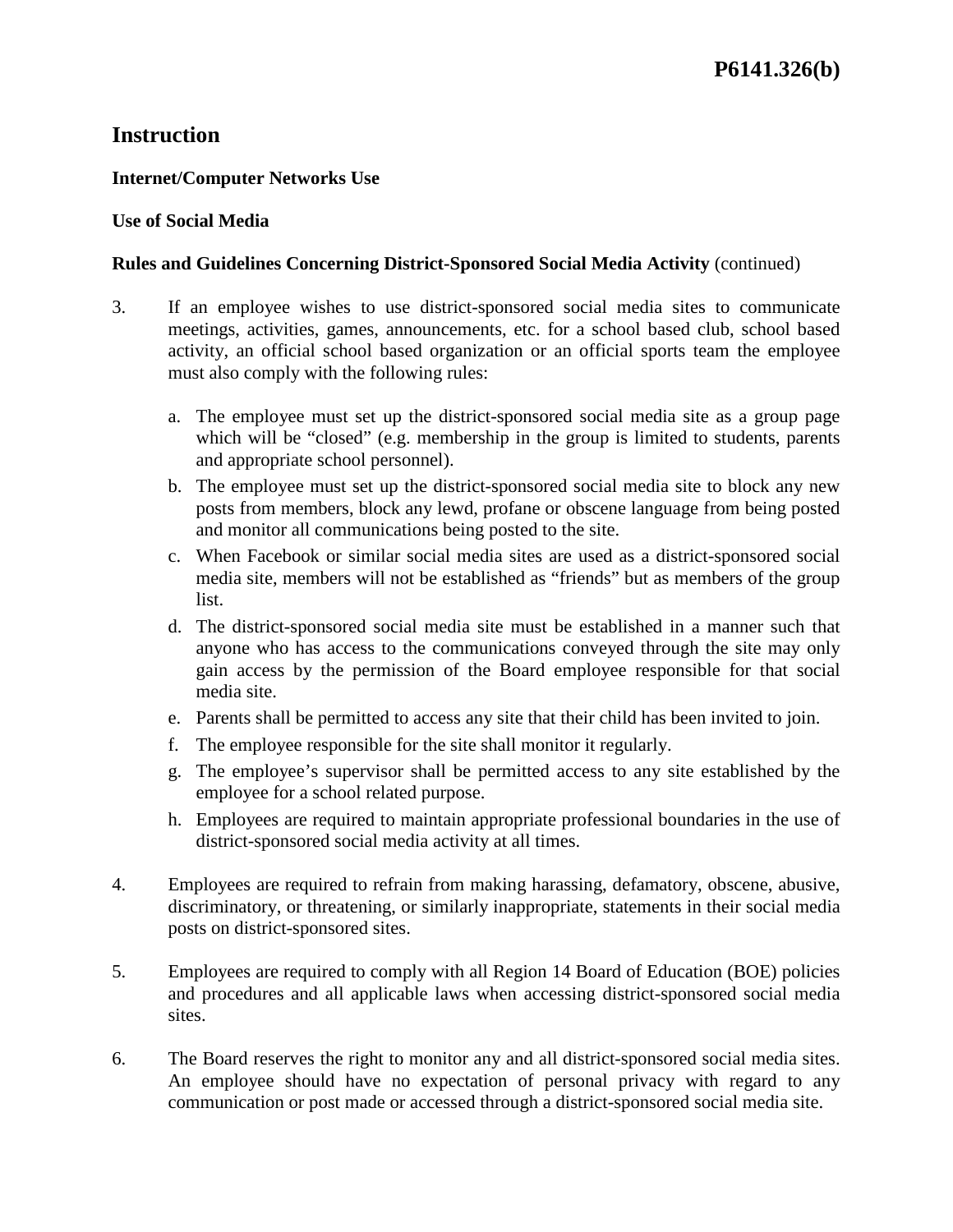## **Internet/Computer Networks Use**

#### **Use of Social Media**

#### **Rules and Guidelines Concerning District-Sponsored Social Media Activity** (continued)

- 7. All posts on district-sponsored social media must comply with Region 14 BOE's policies concerning confidentiality, including the confidentiality of student information. If an employee is unsure about the confidential nature of the information the employee is considering posting, the employee shall consult with his/her supervisor prior to making the post. Directory information (as defined in Board of Education Policy 5145.15) shall not be posted, publicized or otherwise communicated through any district-sponsored social media site if a student's parent/legal guardian has objected to the release of directory information under Board of Education Policy 5125.
- 8. No personal social media site or webpage shall be linked to a district-sponsored social media site at any time.
- 9. An employee may not use district-sponsored social media communications for private financial gain, political, commercial, advertisement, proselytizing or solicitation purposes.
- 10. An employee may not use district-sponsored social media communications in a manner that misrepresents personal views as those of the Board, individual school or school district, or in a manner that could be construed as such.

#### **Rules and Guidelines Concerning Personal Social Media Activity**

- 1. Personal social media accounts must be kept separate from district-sponsored social media accounts. Accepting invitations to non-school related social networking sites from parents or students, or from alumni under the age of 18, is prohibited, absent a prior or special relationship (relative or family friend).
- 2. An employee may not mention, discuss or reference the Board of Education, the school district or its individual schools, programs or teams on personal social networking sites in a manner that could reasonably be construed as an official school district communication, unless the employee also states within the communication that such communication is the personal view of the employee of the school district and that the views expressed are the employee's alone and do not represent the views of the school district or the Board of Education.
- 3. Use of District logos or images on one's personal social networking sites is prohibited.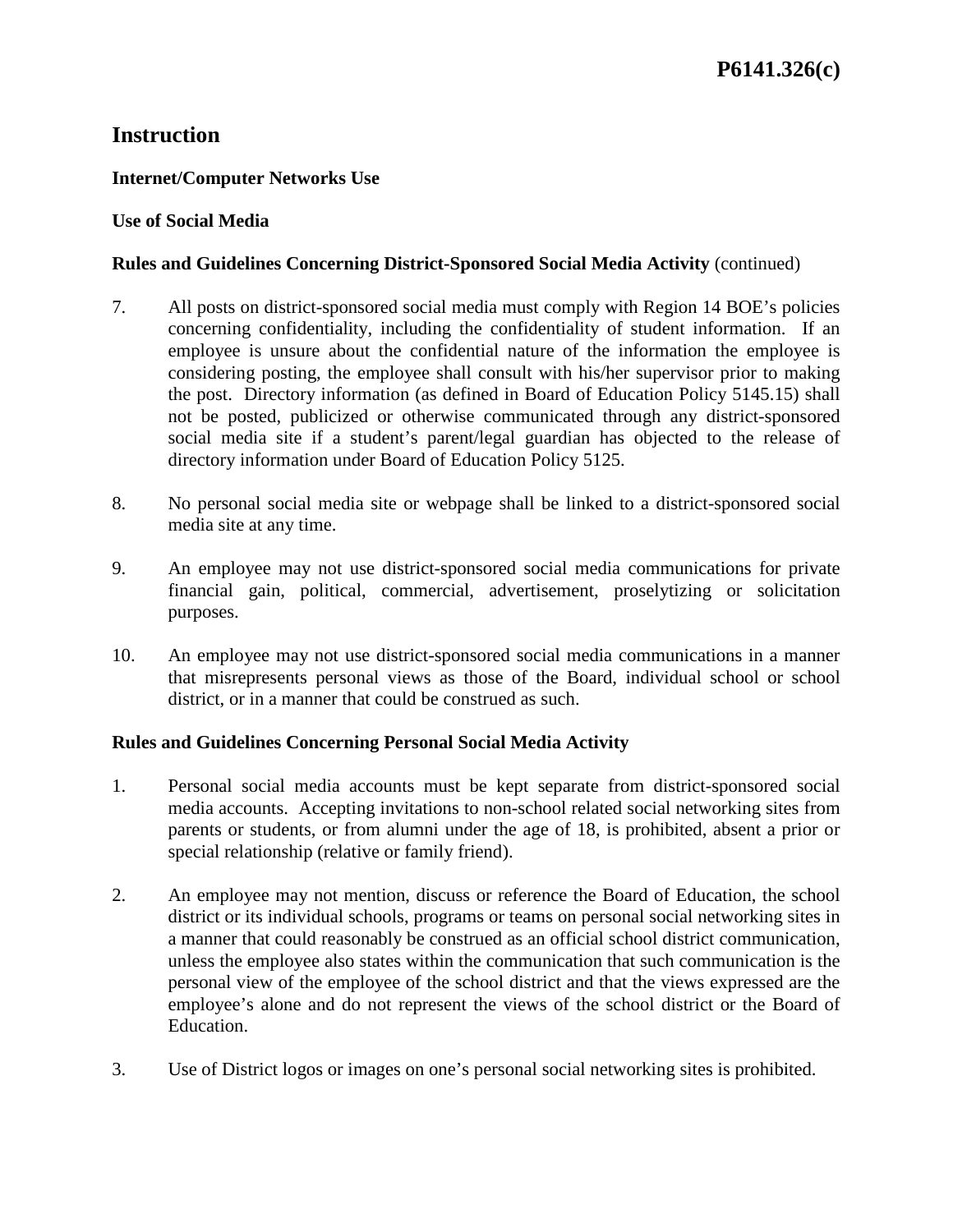#### **Internet/Computer Networks Use**

#### **Use of Social Media**

## **Rules and Guidelines Concerning Personal Social Media Activity** (continued)

- 4. Any employee may not link a personal social media site or webpage to a districtsponsored social media site, the BOE's website or the websites of individual schools, programs or teams.
- 5. All communications through personal social media must comply with the Board of Education's policies concerning confidentiality, including the confidentiality of student information. If an employee is considering sharing information and is unsure about the confidential nature of the information, the employee shall consult with his/her supervisor prior to communicating such information.
- 6. Employees are required to comply with all Board of Education policies and procedures with respect to the use of computer equipment, networks or electronic devices when accessing social media sites. Any access to personal social media activities while on school property or using school district equipment must comply with those policies, and may not interfere with an employee's duties at work.
- 7. The Board of Education reserves the right to monitor all employee use of district computers and other electronic devices, including employee blogging and social networking activity. An employee should have no expectation of personal privacy in any personal communication made through social media while using district computers, cellular telephones or other electronic data devices.
- 8. Employees are individually responsible for their personal communications through social media. Employees may be sued by other employees, parents or others, and any individual that views an employee's communication through social media as defamatory, pornographic, proprietary, harassing, libelous or creating a hostile work environment. As such activities are outside the scope of employment, employees may be personally liable for such claims.
- 9. Employees must refrain from engaging in harassing, defamatory, obscene, abusive, discriminatory or threatening or similarly inappropriate communications through personal social media. Such communications reflect poorly on the school district's reputation, can affect the educational process and may substantially and materially interfere with an employee's ability to fulfill his/her professional responsibilities.